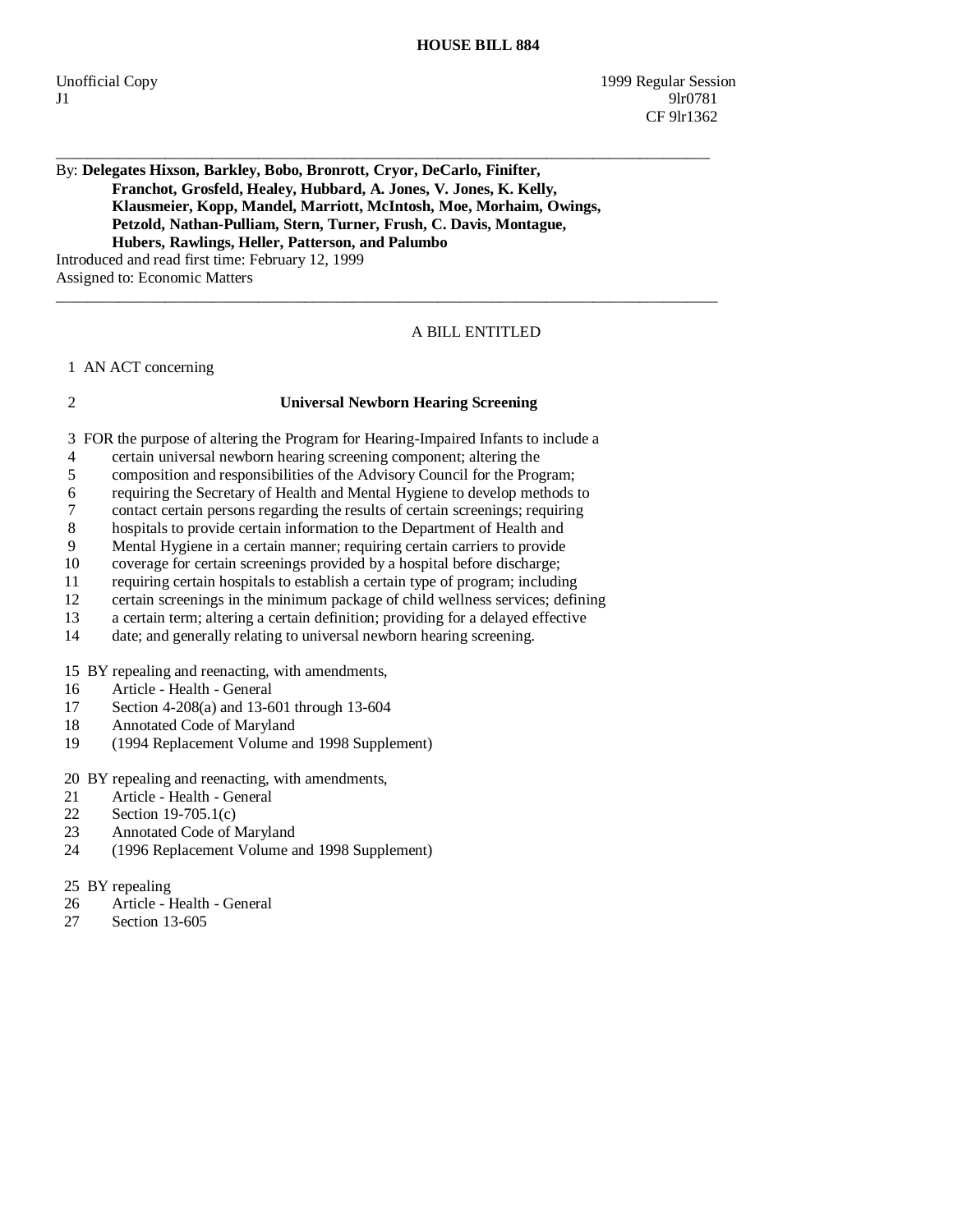- 1 Annotated Code of Maryland
- 2 (1994 Replacement Volume and 1998 Supplement)
- 3 BY adding to
- 
- 4 Article Health General<br>5 Section 13-605 and 15-10 5 Section 13-605 and 15-103(b)(28)
- 6 Annotated Code of Maryland
- 7 (1994 Replacement Volume and 1998 Supplement)
- 8 BY adding to
- 9 Article Health General<br>10 Section 19-308.5
- Section 19-308.5
- 11 Annotated Code of Maryland
- 12 (1996 Replacement Volume and 1998 Supplement)
- 13 BY repealing and reenacting, with amendments,
- 14 Article Insurance<br>15 Section 15-817
- Section 15-817
- 16 Annotated Code of Maryland<br>17 (1997 Volume and 1998 Supp
- 17 (1997 Volume and 1998 Supplement)
- 18 SECTION 1. BE IT ENACTED BY THE GENERAL ASSEMBLY OF
- 19 MARYLAND, That the Laws of Maryland read as follows:

| 20 |                       |     |       | <b>Article - Health - General</b>                                                                                                                            |
|----|-----------------------|-----|-------|--------------------------------------------------------------------------------------------------------------------------------------------------------------|
|    | 21 13-601.            |     |       |                                                                                                                                                              |
| 22 | (a)                   |     |       | In this subtitle the following words have the meanings indicated.                                                                                            |
| 23 | (b)<br>25 impairment: |     |       | "Risk factor" includes any of the following factors that an infant may<br>24 display and are considered relevant in determining the possibility of a hearing |
| 26 | 27 nursery;           | (1) |       | An admission for more than 48 hours to a neonatal intensive care                                                                                             |
| 28 | 29 including:         | (2) |       | An anatomical malformation that involves the head or neck,                                                                                                   |
| 30 |                       |     | (i)   | A dysmorphic appearance;                                                                                                                                     |
| 31 |                       |     | (ii)  | A morphologic abnormality of the pinna;                                                                                                                      |
| 32 |                       |     | (iii) | An overt or submucous cleft palate; and                                                                                                                      |
| 33 |                       |     | (iv)  | Any syndromal or nonsyndromal abnormality;                                                                                                                   |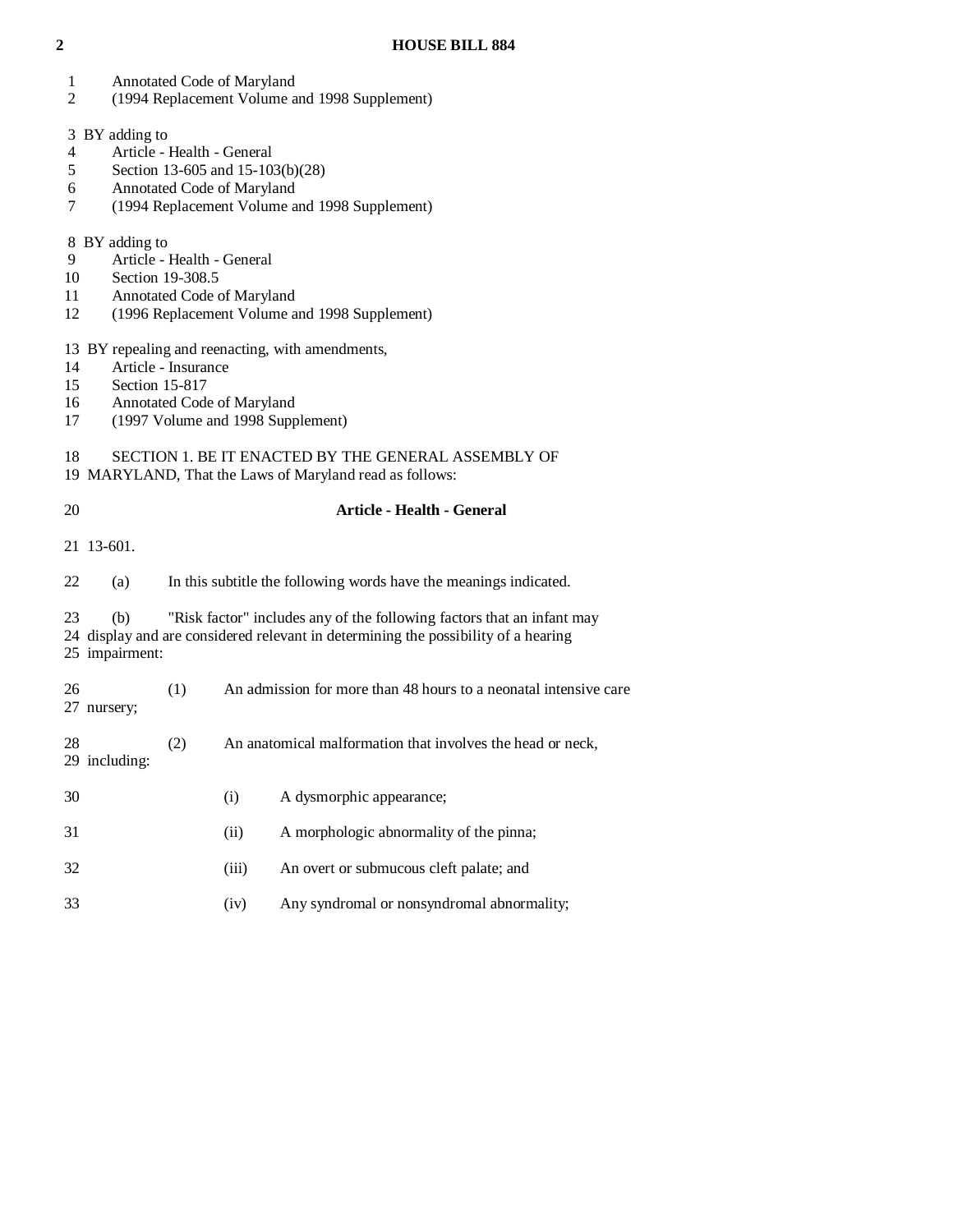| 3                                                                                                                                                                                                                                                                                              | <b>HOUSE BILL 884</b>                                                                                                                                                                                                                                                                                           |  |  |  |
|------------------------------------------------------------------------------------------------------------------------------------------------------------------------------------------------------------------------------------------------------------------------------------------------|-----------------------------------------------------------------------------------------------------------------------------------------------------------------------------------------------------------------------------------------------------------------------------------------------------------------|--|--|--|
| 1                                                                                                                                                                                                                                                                                              | (3)<br>A severe asphyxia, including:                                                                                                                                                                                                                                                                            |  |  |  |
| $\overline{c}$<br>3                                                                                                                                                                                                                                                                            | An infant with an apgar score of 0-3 who fails to institute<br>(i)<br>spontaneous respiration within 10 minutes; or                                                                                                                                                                                             |  |  |  |
| $\overline{4}$                                                                                                                                                                                                                                                                                 | (ii)<br>An infant with hypotonia that persists during the 1st 2 hours of<br>5 the infant's life;                                                                                                                                                                                                                |  |  |  |
| 6                                                                                                                                                                                                                                                                                              | A bacterial meningitis, especially H. influenza;<br>(4)                                                                                                                                                                                                                                                         |  |  |  |
| 7                                                                                                                                                                                                                                                                                              | (5)<br>A birth weight of less than 1500 grams;                                                                                                                                                                                                                                                                  |  |  |  |
| 8                                                                                                                                                                                                                                                                                              | (6)<br>A congenital perinatal infection, including cytomegalovirus, herpes,<br>9 rubella, syphilis, and toxoplasmosis;                                                                                                                                                                                          |  |  |  |
| 10                                                                                                                                                                                                                                                                                             | (7)<br>A family history of a childhood hearing impairment; and                                                                                                                                                                                                                                                  |  |  |  |
| 11                                                                                                                                                                                                                                                                                             | (8)<br>A hyperbilirubinemia at a level that exceeds indications for exchange<br>12 transfusion.                                                                                                                                                                                                                 |  |  |  |
| 13                                                                                                                                                                                                                                                                                             | "Hearing-impaired infant" means an infant who has an impairment that is<br>(c)<br>14 a dysfunction of the auditory system of any type or degree which is sufficient to<br>15 interfere with the acquisition and development of speech and language skills with or<br>16 without the use of sound amplification. |  |  |  |
| 17                                                                                                                                                                                                                                                                                             | "Infant" means a child who is under the age of 1 year.<br>(d)                                                                                                                                                                                                                                                   |  |  |  |
| 18                                                                                                                                                                                                                                                                                             | "NEWBORN" MEANS A CHILD UP TO 29 DAYS OLD WHO IS BORN IN OR<br>(e)<br>19 RECEIVES CARE IN A HOSPITAL IN THE STATE.                                                                                                                                                                                              |  |  |  |
| 20<br>"Program" means the program that the Secretary establishes to provide for<br>(F)<br>21 the UNIVERSAL HEARING SCREENING OF NEWBORNS AND early identification and<br>22 follow-up of hearing-impaired infants and infants who have a risk factor of<br>23 developing a hearing impairment. |                                                                                                                                                                                                                                                                                                                 |  |  |  |
|                                                                                                                                                                                                                                                                                                | 24 13-602.                                                                                                                                                                                                                                                                                                      |  |  |  |
| 25                                                                                                                                                                                                                                                                                             | The Secretary shall establish a program for the UNIVERSAL HEARING<br>(a)<br>26 SCREENING OF NEWBORNS AND early identification and follow-up of infants who<br>27 have a risk factor for developing a hearing impairment.                                                                                        |  |  |  |
| 28                                                                                                                                                                                                                                                                                             | (b)<br>The program shall be based on the model system developed by the<br>29 Department.                                                                                                                                                                                                                        |  |  |  |
|                                                                                                                                                                                                                                                                                                | 30 13-603.                                                                                                                                                                                                                                                                                                      |  |  |  |
| 31                                                                                                                                                                                                                                                                                             | There is an Advisory Council for the program.<br>(a)                                                                                                                                                                                                                                                            |  |  |  |
| 32                                                                                                                                                                                                                                                                                             | (1)<br>The Advisory Council consists of 10 members appointed by the<br>(b)<br>33 Secretary.                                                                                                                                                                                                                     |  |  |  |
|                                                                                                                                                                                                                                                                                                |                                                                                                                                                                                                                                                                                                                 |  |  |  |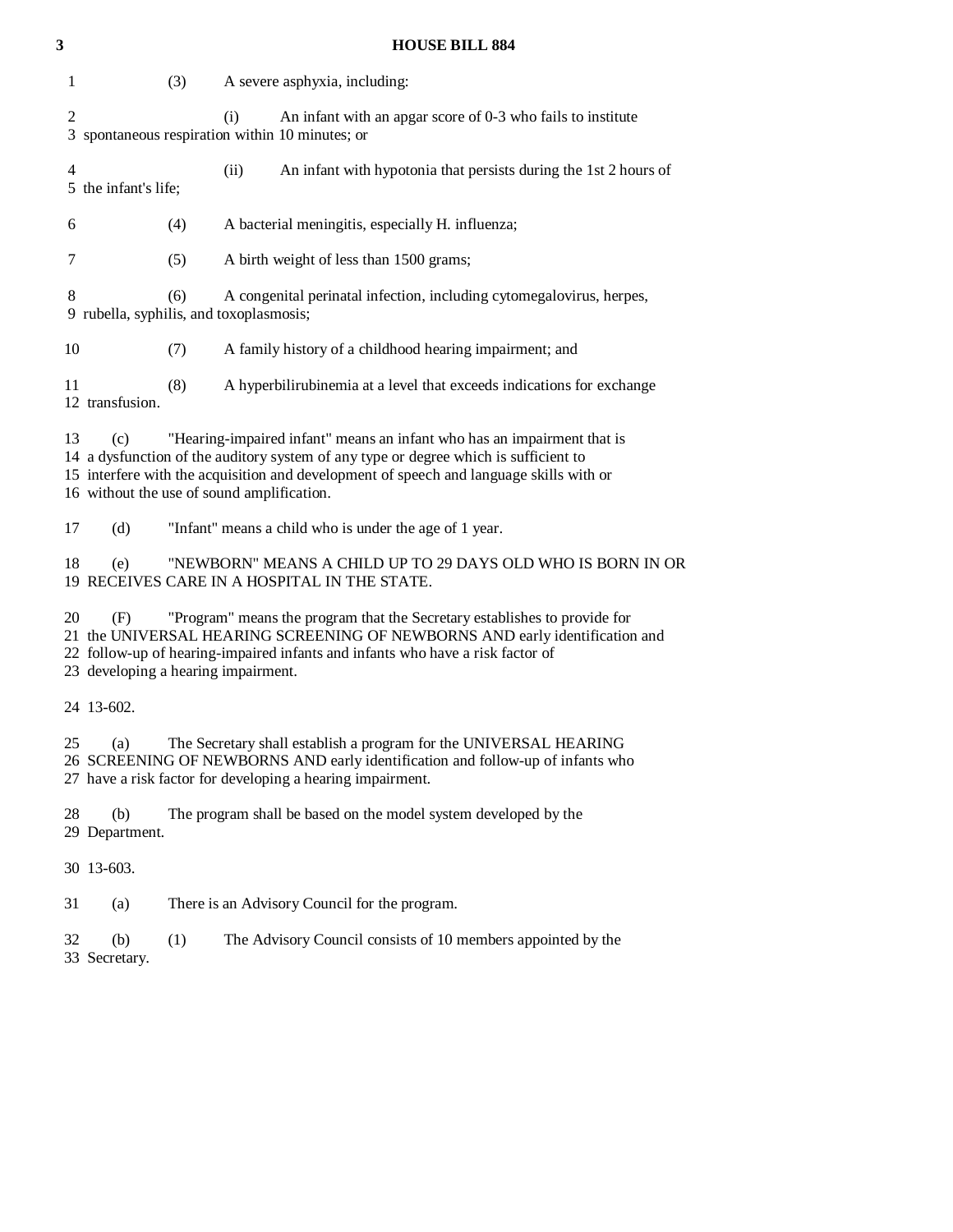| 4              |                                      |        | <b>HOUSE BILL 884</b>                                                                                                                                                                                                  |
|----------------|--------------------------------------|--------|------------------------------------------------------------------------------------------------------------------------------------------------------------------------------------------------------------------------|
| 1              | (2)                                  |        | Of the [10] 11 members:                                                                                                                                                                                                |
| 2              | 3 HEARING LOSS;                      | (i)    | 1 shall be a physician WITH EXPERTISE IN CHILDHOOD                                                                                                                                                                     |
| $\overline{4}$ |                                      | (ii)   | 3 shall be from the field of education:                                                                                                                                                                                |
| 5              | 6 Education;                         |        | 1 shall be from the Maryland State Department of<br>1.                                                                                                                                                                 |
| 7              |                                      |        | 2.<br>1 shall be from the Maryland School for the Deaf; and                                                                                                                                                            |
| 8              | 9 agency;                            |        | 1 shall be an educator of the deaf from a local education<br>3.                                                                                                                                                        |
| 10             | 11 Hygiene;                          | (iii)  | 1 shall be from the Maryland Department of Health and Mental                                                                                                                                                           |
| 12             | 13 area of deafness;                 | (iv)   | 1 shall be a mental health professional with expertise in the                                                                                                                                                          |
| 14             |                                      | (v)    | 2 shall be parents of hearing-impaired children;                                                                                                                                                                       |
| 15             |                                      | (vi)   | 1 shall be from the Maryland Association of the Deaf; [and]                                                                                                                                                            |
| 16             | 17 HEARING LOSS; AND                 | (vii)  | 1 shall be an audiologist WITH EXPERTISE IN CHILDHOOD                                                                                                                                                                  |
| 18             | 19 ASSOCIATION OF MARYLAND.          | (VIII) | 1 SHALL BE FROM THE ALEXANDER GRAHAM BELL                                                                                                                                                                              |
| 20             | (c)                                  |        | The Advisory Council shall elect a chairperson from among its members.                                                                                                                                                 |
| 21             | (d)<br>22 places that it determines. |        | The Advisory Council shall meet at least 6 times a year at the times and                                                                                                                                               |
| 23             | (e)                                  |        | A member of the Advisory Council:                                                                                                                                                                                      |
| 24             | (1)                                  |        | May not receive compensation; but                                                                                                                                                                                      |
| 25             | (2)                                  |        | Is entitled to reimbursement for expenses under the Standard State<br>26 Travel Regulations, as provided in the State budget.                                                                                          |
| 27             | (f)                                  |        | The Advisory Council shall:                                                                                                                                                                                            |
| 28             | (1)                                  |        | Advise the Department on the implementation of UNIVERSAL<br>29 HEARING SCREENING OF NEWBORNS AND an early identification program and<br>30 follow-up of hearing-impaired infants and infants who have a risk factor of |

31 developing a hearing impairment;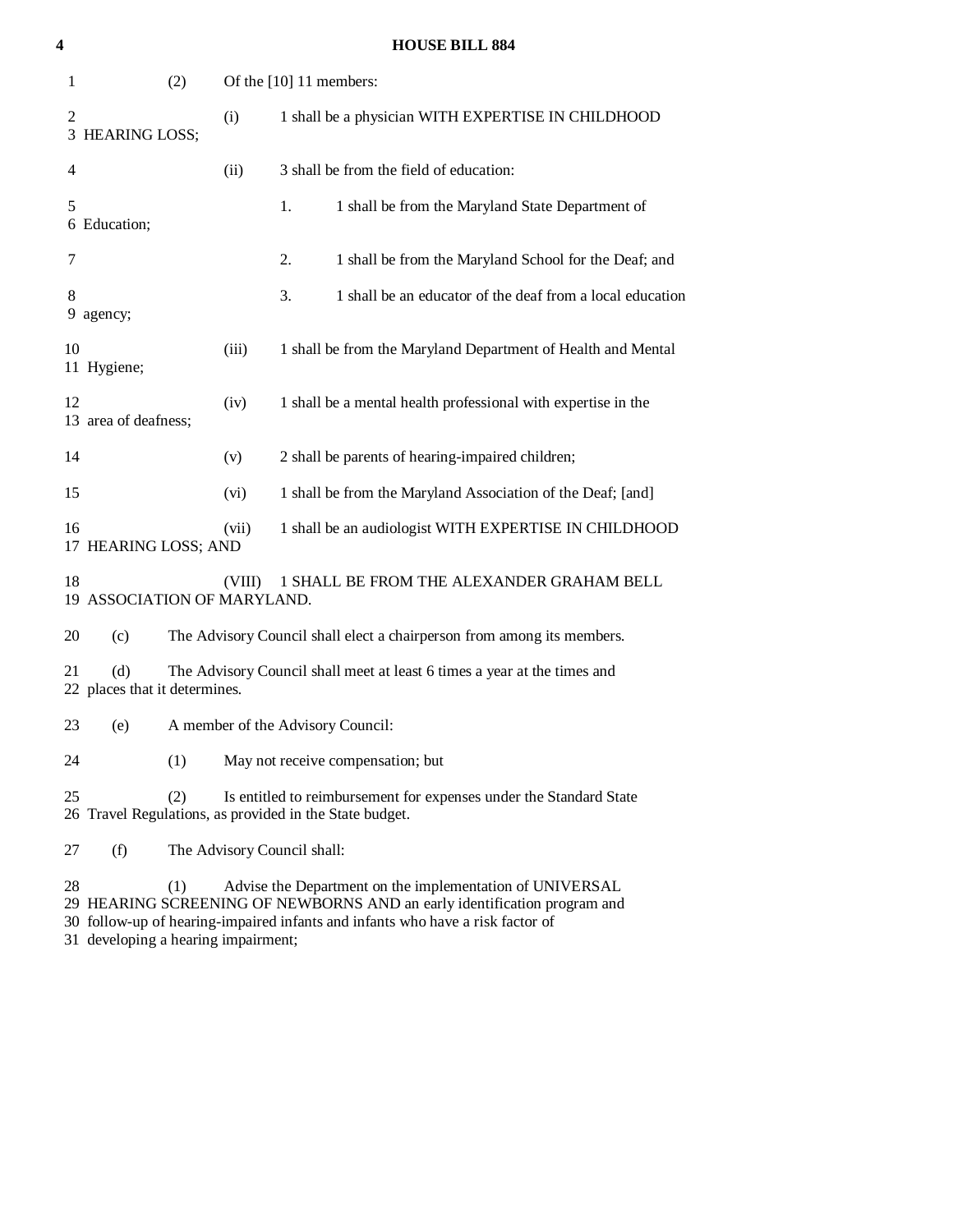| 5  |                    |                     | <b>HOUSE BILL 884</b>                                                                                                                                                                                                             |
|----|--------------------|---------------------|-----------------------------------------------------------------------------------------------------------------------------------------------------------------------------------------------------------------------------------|
| 1  | 2 program;         | (2)                 | Provide consultation to the Department in the development of the                                                                                                                                                                  |
| 3  |                    | (3)                 | Make recommendations for operation of the program;                                                                                                                                                                                |
| 4  |                    | (4)                 | Advise the Department:                                                                                                                                                                                                            |
| 5  |                    |                     | (i)<br>In setting standards for the program;                                                                                                                                                                                      |
| 6  |                    |                     | (ii)<br>In monitoring and reviewing the program; and                                                                                                                                                                              |
| 7  |                    |                     | (iii)<br>In providing quality assurance for the program;                                                                                                                                                                          |
| 8  | 10 NEWBORNS.       | (5)                 | ADVISE THE DEPARTMENT ON THE DEVELOPMENT OF PROTOCOLS<br>9 TO ASSIST HOSPITALS IN IMPLEMENTING UNIVERSAL HEARING SCREENING OF                                                                                                     |
| 11 |                    | (6)                 | Provide consultation to the Department in the establishment of an<br>12 educational program for families, professionals, and the public that can be integrated<br>13 with existing State and local education agency programs; and |
| 14 |                    | $\lceil (6) \rceil$ | Review any materials the Department may distribute to the<br>(7)<br>15 public concerning hearing-impaired NEWBORNS AND infants.                                                                                                   |
| 16 | (g)                |                     | In consultation with the Advisory Council, the Department shall develop<br>17 guidelines for the operations of the Advisory Council.                                                                                              |
|    | 18 13-604.         |                     |                                                                                                                                                                                                                                   |
| 19 | (a)<br>20 program. |                     | The Secretary may contract with any qualified person to administer the                                                                                                                                                            |
| 21 | (b)                |                     | The Secretary shall:                                                                                                                                                                                                              |
| 22 |                    | (1)                 | Develop a system to gather and maintain data;                                                                                                                                                                                     |
| 23 |                    | (2)                 | Develop methods TO:                                                                                                                                                                                                               |
| 24 |                    |                     | (i)<br>CONTACT PARENTS OR GUARDIANS OF NEWBORNS AND THEIR<br>25 IDENTIFIED PRIMARY CARE PROVIDERS REGARDING THE RESULTS OF THE<br>26 NEWBORN HEARING SCREENING;                                                                   |
| 27 | 29 impairment; and |                     | (II)<br>[To contact] CONTACT parents or guardians of<br>28 hearing-impaired infants and infants who have a risk factor of developing a hearing                                                                                    |
| 30 | 31 services;       |                     | $[$ (ii)]<br>(III)<br>[To refer] REFER the parents or guardians to appropriate                                                                                                                                                    |
| 32 |                    | (3)                 | Establish a telephone hot line to communicate information about<br>33 hearing impairment and services for hearing-impaired infants;                                                                                               |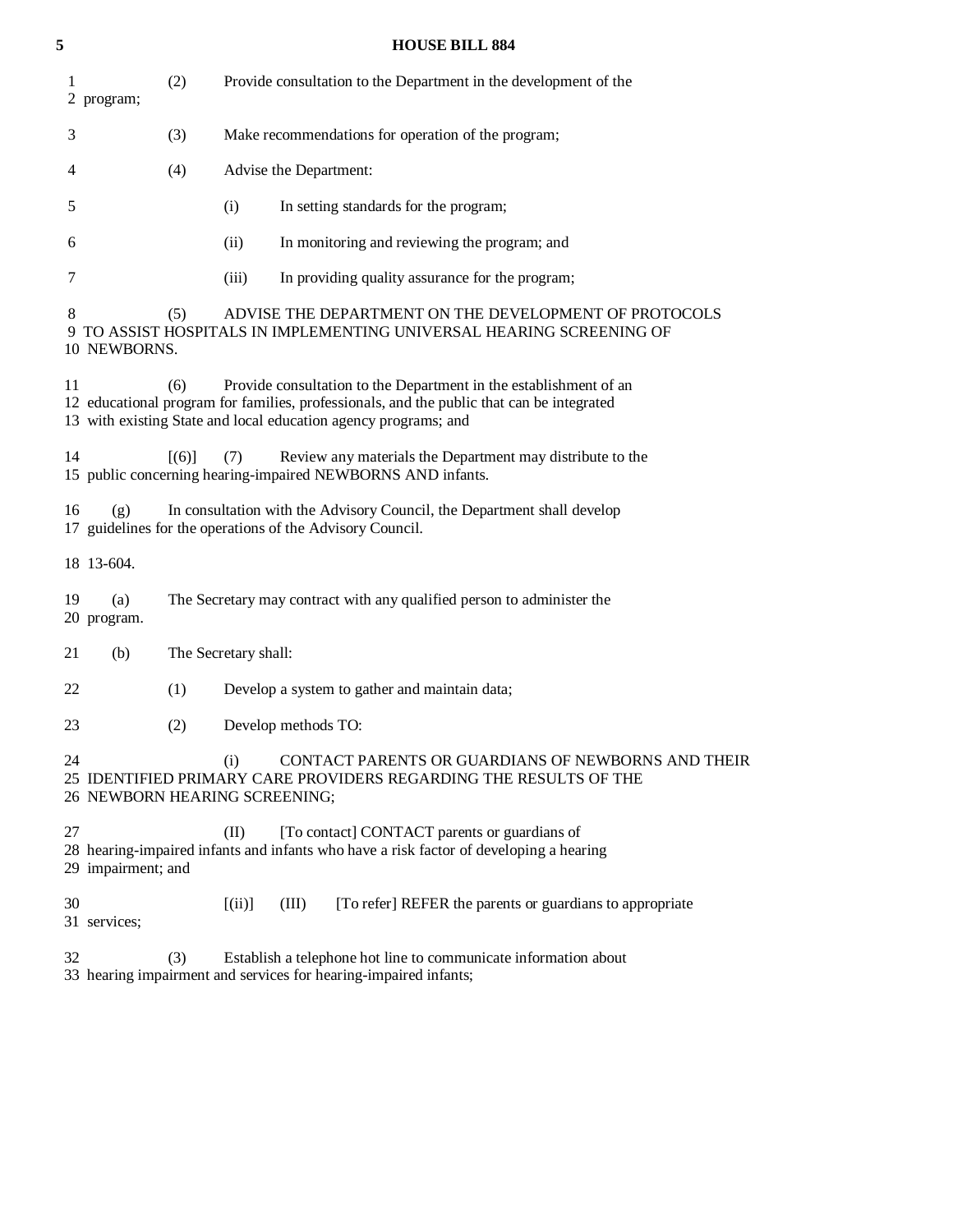| 6              | <b>HOUSE BILL 884</b>                                                                                                                                                                                                                                                                                  |  |  |  |  |
|----------------|--------------------------------------------------------------------------------------------------------------------------------------------------------------------------------------------------------------------------------------------------------------------------------------------------------|--|--|--|--|
| 1              | (4)<br>Appoint an Advisory Council for the program;                                                                                                                                                                                                                                                    |  |  |  |  |
| $\overline{c}$ | Meet annually with the Advisory Council; and<br>(5)                                                                                                                                                                                                                                                    |  |  |  |  |
| 3              | (6)<br>In consultation with the Advisory Council, adopt rules and<br>4 regulations necessary to implement the program.                                                                                                                                                                                 |  |  |  |  |
|                | 5 [13-605.]                                                                                                                                                                                                                                                                                            |  |  |  |  |
| 6              | A hospital shall prepare, on the form that the Secretary provides, a report<br>(a)<br>7 on each infant with a risk factor who is born alive in the hospital. If an infant is born<br>8 outside the hospital, the person filling out the birth certificate shall make a report<br>9 under this section. |  |  |  |  |
| 10             | The Secretary shall determine the contents of the report required under<br>(b)<br>11 subsection (a) of this section.                                                                                                                                                                                   |  |  |  |  |
| 12             | The report shall be submitted to the Secretary.]<br>(c)                                                                                                                                                                                                                                                |  |  |  |  |
|                | 13 13 - 605.                                                                                                                                                                                                                                                                                           |  |  |  |  |
| 14             | AS PART OF THE SUPPLEMENTAL INFORMATION REQUIRED TO BE SUBMITTED<br>15 TO THE DEPARTMENT AS PART OF THE BIRTH EVENT, A HOSPITAL SHALL INCLUDE<br>16 THE RESULTS OF THE UNIVERSAL HEARING SCREENING OF THE NEWBORN.                                                                                     |  |  |  |  |
| 17             | SECTION 2. AND BE IT FURTHER ENACTED, That the Laws of Maryland<br>18 read as follows:                                                                                                                                                                                                                 |  |  |  |  |
| 19             | <b>Article - Health - General</b>                                                                                                                                                                                                                                                                      |  |  |  |  |
|                | 20 4-208.                                                                                                                                                                                                                                                                                              |  |  |  |  |
| 21             | (1)<br>Within 72 hours after a birth occurs in an institution, or en route to<br>(a)<br>22 the institution, the administrative head of the institution or a designee of the<br>23 administrative head shall:                                                                                           |  |  |  |  |
| 24             | Prepare, on the form that the Secretary provides, a certificate of<br>(i)<br>25 birth;                                                                                                                                                                                                                 |  |  |  |  |
| 26             | Secure each signature that is required on the certificate; and<br>(ii)                                                                                                                                                                                                                                 |  |  |  |  |
| 27             | File the certificate.<br>(iii)                                                                                                                                                                                                                                                                         |  |  |  |  |
| 28             | (2)<br>The attending physician shall provide the date of birth and medical<br>29 information that are required on the certificate within 72 hours after the birth.                                                                                                                                     |  |  |  |  |
| 30             | THE RESULTS OF THE UNIVERSAL HEARING SCREENING OF<br>(3)<br>31 NEWBORNS SHALL BE INCORPORATED INTO THE SUPPLEMENTAL INFORMATION                                                                                                                                                                        |  |  |  |  |

32 REQUIRED BY THE DEPARTMENT TO BE SUBMITTED AS A PART OF THE BIRTH EVENT.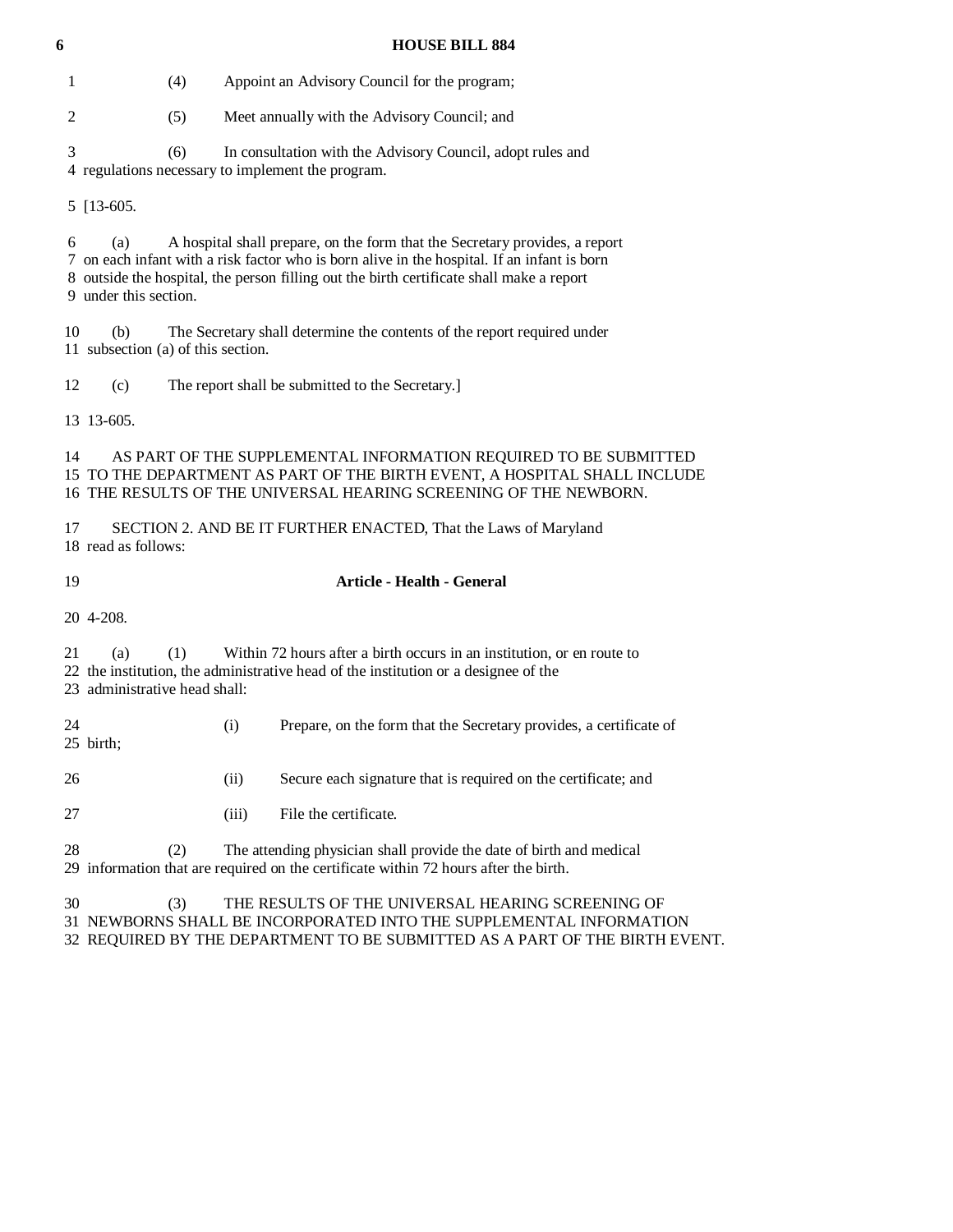### **7 HOUSE BILL 884**

 1 (4) Upon the birth of a child to an unmarried woman in an institution, 2 the administrative head of the institution or the designee of the administrative head 3 shall: 4 (i) Provide an opportunity for the child's mother and the father to 5 complete a standardized affidavit of parentage recognizing parentage of the child on 6 the standardized form provided by the Department of Human Resources under § 7 5-1028 of the Family Law Article; 8 (ii) Furnish to the mother written information prepared by the 9 Child Support Enforcement Administration concerning the benefits of having the 10 paternity of her child established, including the availability of child support 11 enforcement services; and 12 (iii) Forward the completed affidavit to the Department of Health 13 and Mental Hygiene, Division of Vital Records. The Department of Health and 14 Mental Hygiene, Division of Vital Records shall make the affidavits available to the 15 parents, guardian of the child, or a child support enforcement agency upon request. 16 [(4)] (5) An institution, the administrative head of the institution, the 17 designee of the administrative head of an institution, and an employee of an 18 institution may not be held liable in any cause of action arising out of the 19 establishment of paternity. 20  $[(5)]$  (6) If the child's mother was not married at the time of either 21 conception or birth or between conception and birth, the name of the father may not 22 be entered on the certificate without an affidavit of paternity as authorized by  $\S$  23 5-1028 of the Family Law Article signed by the mother and the person to be named on 24 the certificate as the father. 25 [(6)] (7) In any case in which paternity of a child is determined by a 26 court of competent jurisdiction, the name of the father and surname of the child shall 27 be entered on the certificate of birth in accordance with the finding and order of the 28 court.  $[7]$  (8) If the father is not named on the certificate of birth, no other 30 information about the father shall be entered on the certificate. 31 15-103. 32 (b) (28) A MANAGED CARE ORGANIZATION SHALL PROVIDE COVERAGE FOR 33 HEARING LOSS SCREENINGS OF NEWBORNS PROVIDED BY A HOSPITAL BEFORE 34 DISCHARGE.

35 19-308.5.

 36 (A) EACH HOSPITAL THAT PROVIDES OBSTETRICAL SERVICES SHALL 37 ESTABLISH A UNIVERSAL NEWBORN HEARING SCREENING PROGRAM TO ENSURE 38 THAT: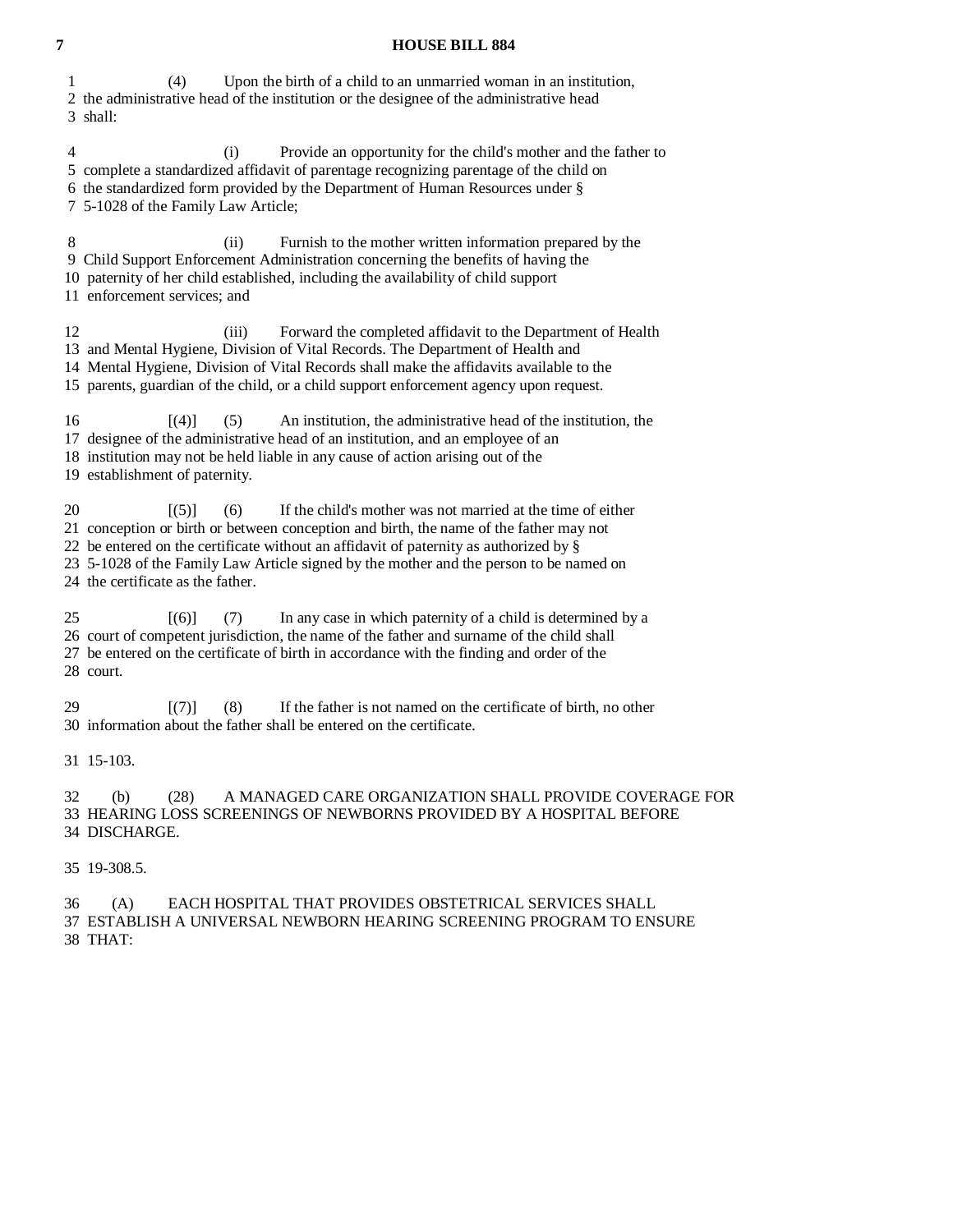| 8  |                                                           |                               | <b>HOUSE BILL 884</b>                                                                                                                                                                                                |  |
|----|-----------------------------------------------------------|-------------------------------|----------------------------------------------------------------------------------------------------------------------------------------------------------------------------------------------------------------------|--|
| 1  | (1)<br>2 HEARING LOSS BEFORE DISCHARGE; AND               |                               | ALL NEWBORNS BORN IN THE HOSPITAL ARE SCREENED FOR                                                                                                                                                                   |  |
| 3  | (2)<br>4 ARTICLE.                                         |                               | THE RESULTS ARE REPORTED AS REQUIRED UNDER § 13-605 OF THIS                                                                                                                                                          |  |
| 5  | (B)<br>7 FOLLOWING SCREENING TESTS:                       |                               | THE UNIVERSAL NEWBORN HEARING SCREENING PROGRAM<br>6 ESTABLISHED UNDER THIS SECTION SHALL CONSIST OF AT LEAST ONE OF THE                                                                                             |  |
| 8  | (1)                                                       | AUDITORY BRAIN STEM RESPONSE; |                                                                                                                                                                                                                      |  |
| 9  | (2)                                                       |                               | OTOACOUSTIC EMISSIONS; OR                                                                                                                                                                                            |  |
| 10 | (3)                                                       |                               | ANOTHER APPROPRIATE SCREENING TEST RECOMMENDED BY THE<br>11 ADVISORY COUNCIL AND APPROVED BY THE SECRETARY.                                                                                                          |  |
|    | 12 19-705.1.                                              |                               |                                                                                                                                                                                                                      |  |
| 13 | (c)<br>(1)<br>15 reasonable time of enrollment set by it. |                               | The health maintenance organization shall make available and<br>14 encourage appropriate history and baseline examinations for each member within a                                                                  |  |
| 16 | (2)                                                       |                               | Medical problems that are a potential hazard to the person's health<br>17 shall be identified and a course of action to alleviate these problems outlined.                                                           |  |
| 18 | (3)<br>19 shall be recorded.                              |                               | Progress notes indicating success or failure of the course of action                                                                                                                                                 |  |
| 20 | (4)                                                       |                               | The health maintenance organization shall:                                                                                                                                                                           |  |
| 21 | 24 DISCHARGE;                                             | (i)                           | Offer or arrange for preventive services that include health<br>22 education and counseling, early disease detection, [and] immunization, AND<br>23 HEARING LOSS SCREENING OF NEWBORNS PROVIDED BY A HOSPITAL BEFORE |  |
| 25 |                                                           | (ii)                          | Develop or arrange for periodic health education on subjects<br>26 which impact on the health status of a member population; and                                                                                     |  |
| 27 | 28 other preventive services.                             | (iii)                         | Notify every member in writing of the availability of these and                                                                                                                                                      |  |
| 29 | (5)<br>30 disease if:                                     |                               | The health maintenance organization shall offer services to prevent a                                                                                                                                                |  |
| 31 | 32 member population;                                     | (i)                           | The disease produces death or disability and exists in the                                                                                                                                                           |  |
| 33 | 34 detected at an early stage; and                        | (ii)                          | The etiology of the disease is known or the disease can be                                                                                                                                                           |  |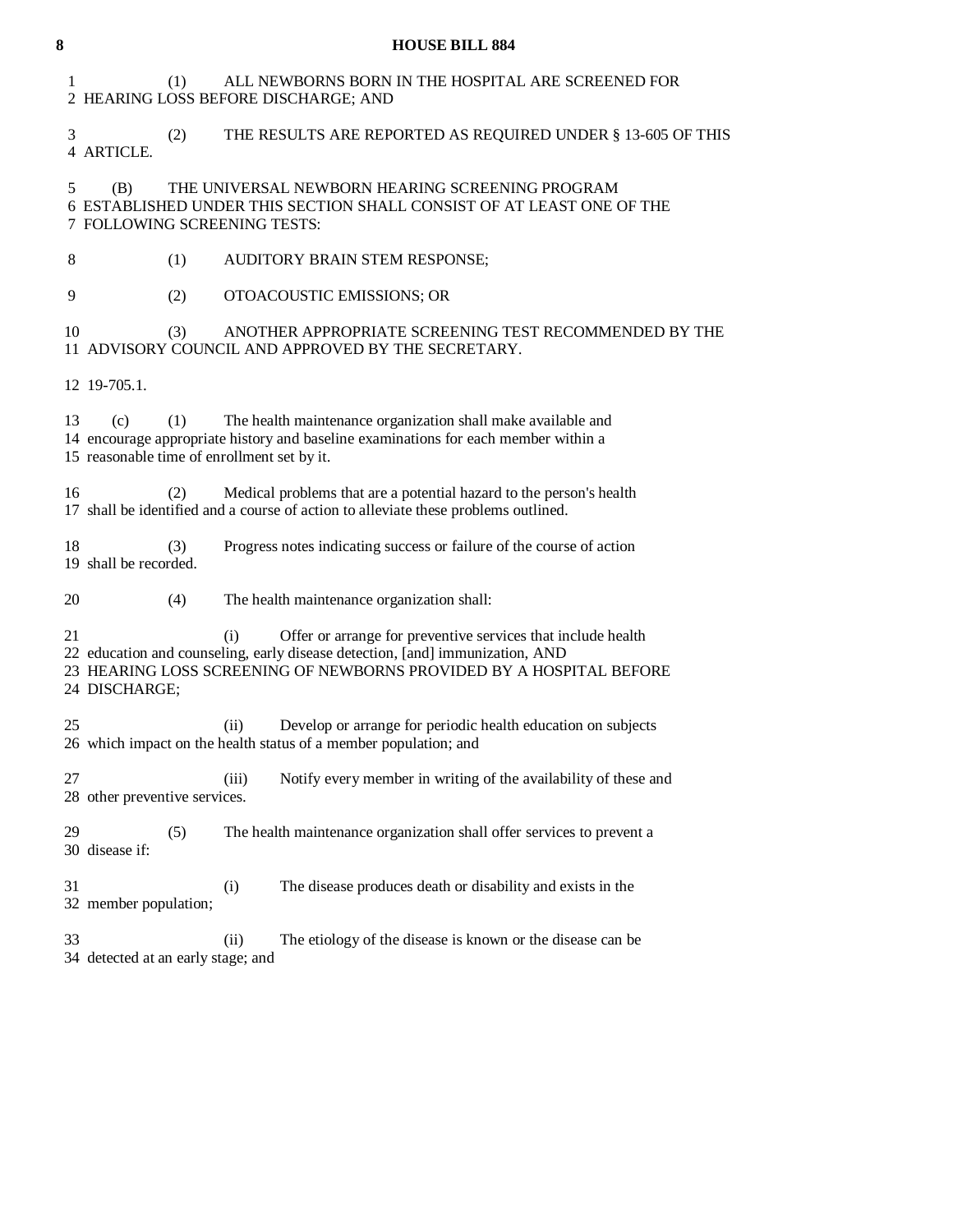**9 HOUSE BILL 884**  1 (iii) Any elimination of factors leading to the disease or 2 immunization has been proven to prevent its occurrence, or early disease detection 3 followed by behavior modification, environmental modification, or medical 4 intervention has been proven to prevent death or disability. 5 **Article - Insurance**  6 15-817. 7 (a) In this section, "child wellness services" means preventive activities 8 designed to protect children from morbidity and mortality and promote child 9 development. 10 (b) This section applies to each individual hospital or major medical insurance 11 policy, group or blanket health insurance policy, and nonprofit health service plan 12 that: 13 (1) is delivered or issued for delivery in the State; 14 (2) is written on an expense-incurred basis; and 15 (3) provides coverage for a family member of the insured. 16 (c) (1) A policy or plan subject to this section shall include under the family 17 member coverage a minimum package of child wellness services that are consistent 18 with: 19 (i) public health policy; 20 (ii) professional standards; and 21 (iii) scientific evidence of effectiveness. 22 (2) The minimum package of child wellness services shall cover at least:

23 (i) all visits for and costs of childhood and adolescent

24 immunizations recommended by the Advisory Committee on Immunization Practices

25 of the Centers for Disease Control;

 26 (ii) visits for the collection of adequate samples, the first of which is 27 to be collected before 2 weeks of age, for hereditary and metabolic newborn screening 28 and follow-up between birth and 4 weeks of age;

29 (iii) UNIVERSAL HEARING SCREENING OF NEWBORNS PROVIDED BY 30 A HOSPITAL BEFORE DISCHARGE;

31 (IV) all visits for and costs of age-appropriate screening tests for

32 tuberculosis, anemia, lead toxicity, hearing, and vision as determined by the

33 American Academy of Pediatrics;